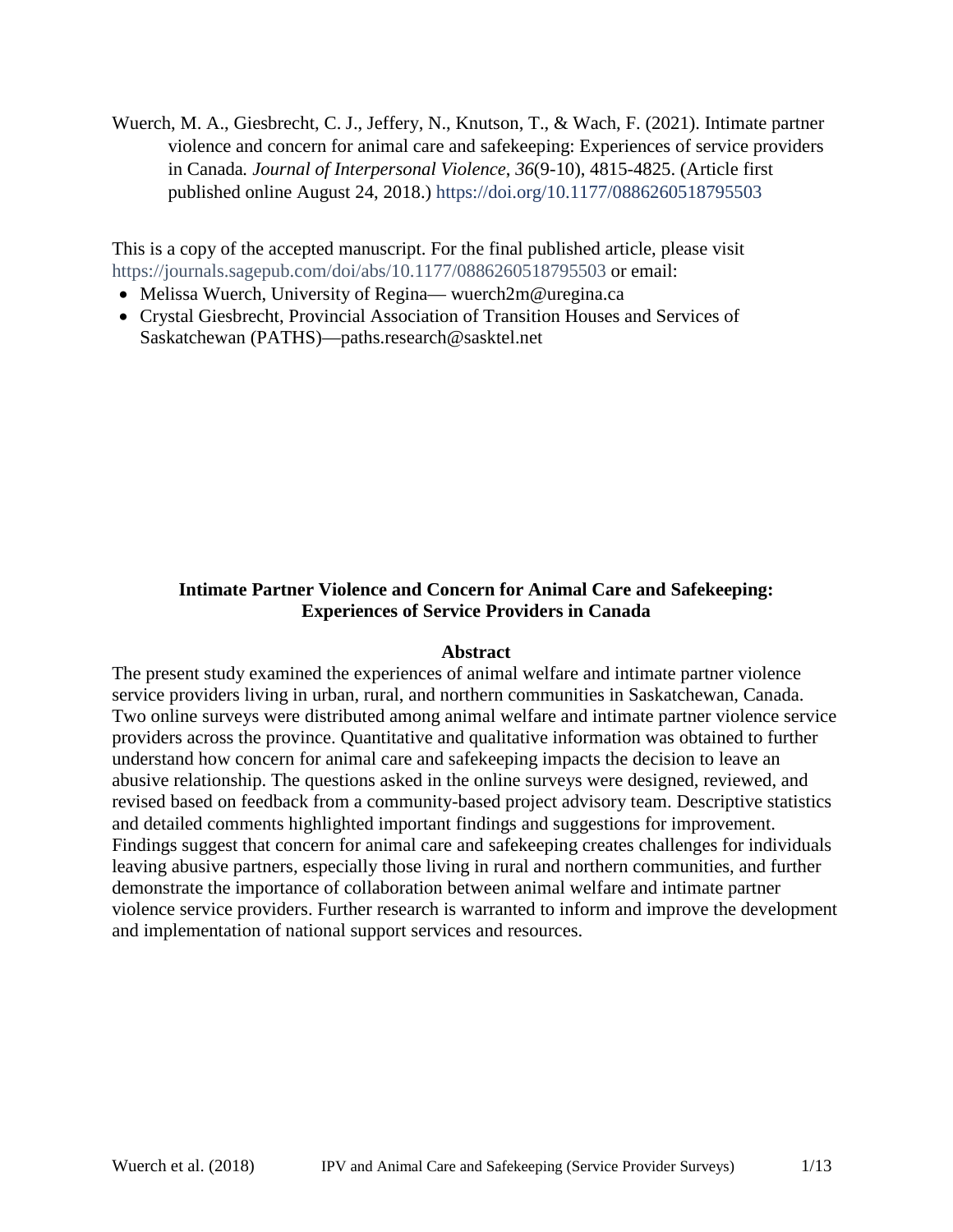#### **Intimate Partner Violence and Concern for Animal Care and Safekeeping:**

#### **Experiences of Service Providers in Canada**

Intimate partner violence (IPV) and animal abuse often intersect. Many petowning IPV survivors report that their partners have threatened or harmed their pets, often as a way to coerce, control, isolate, or seek revenge over their partners (Allen, Gallagher, & Jones, 2006; Ascione et al., 2007; Barrett, Fitzgerald, Stevenson, & Cheung, 2017; Collins et al., 2018; Hartman, Hageman, Williams, & Ascione, 2018; McDonald et al., 2015; Newberry, 2017; Simmons & Lehmann, 2007; Tiplady, Walsh, & Phillips, 2012; Wuerch, Giesbrecht, Price, Knutson, & Wach, 2017). Pet-owning IPV survivors are 11 times and 4 to 5 times more likely to report that their partner has hurt or threatened their pets, respectively, compared with pet-owning women who report not experiencing IPV (Ascione et al., 2007; Volant, Johnson, Gullone, & Coleman, 2008). Animal abuse and concern for animal care and safekeeping also impacts IPV survivors' decisions to remain with or return to an abusive partner, or to seek shelter support because of (a) fear that something negative may happen to their animals if they leave, (b) the emotional connection and support that pets provide women and their children (in IPV situations and otherwise), and (c) limited awareness or accessibility of formal or informal accommodation for animals (Barrett et al., 2017; Collins et al., 2018; Hartman et al., 2018; McDonald et al., 2015; Newberry, 2017; Stevenson, Fitzgerald, & Barrett, 2018; Wuerch et al., 2017).

Barriers to animal care and safekeeping may be especially pronounced in rural and northern areas, but few studies have examined this context to date. Limited research suggests that rural and northern regions often have few shelters and animal safekeeping resources, and those that are available in nearby urban settings are often inaccessible to rural individuals (Wuerch et al., 2017). Moreover, in addition to pets, individuals in rural and northern regions often own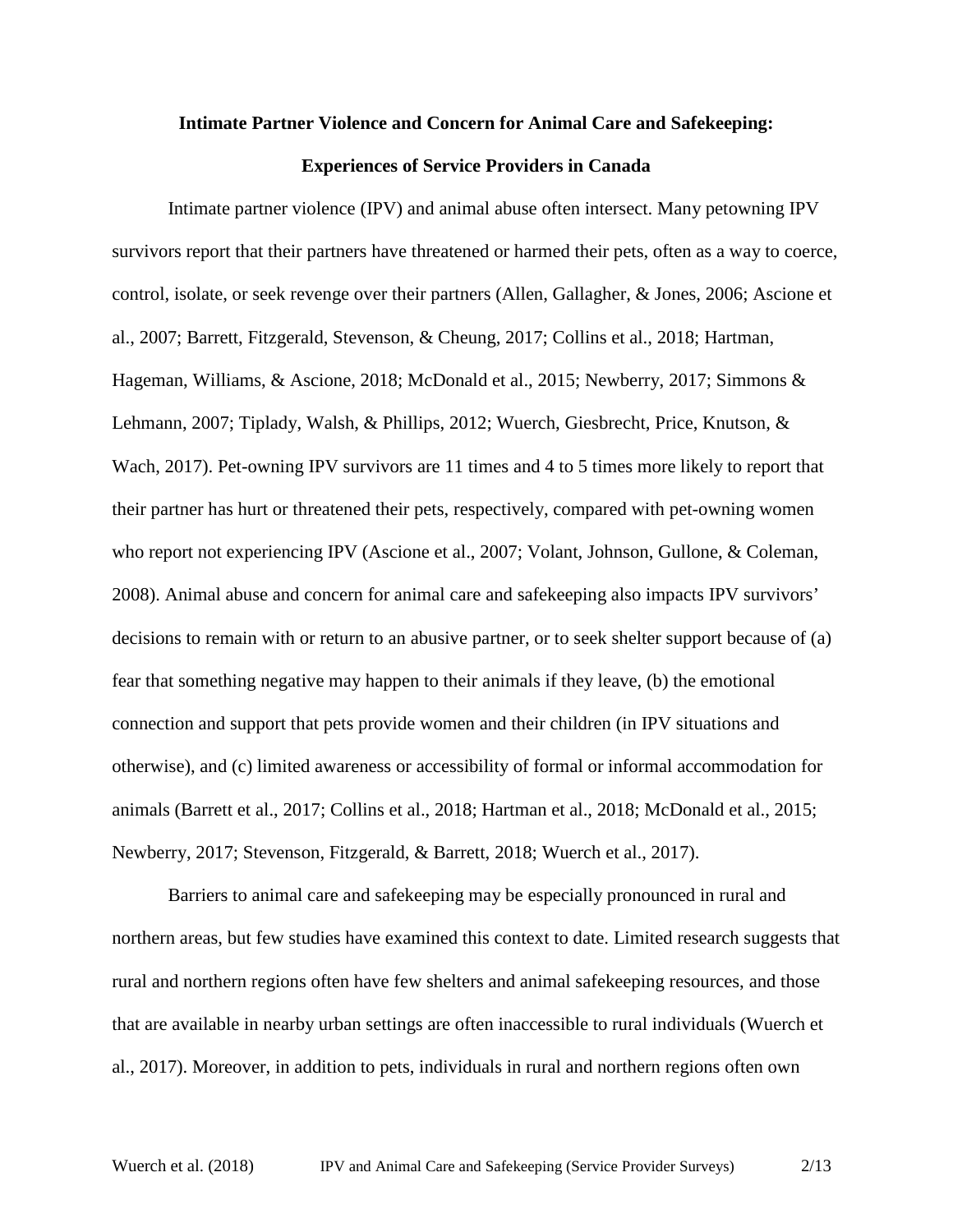larger farm animals or livestock that they rely on for financial security and livelihood, which creates additional barriers to leaving (Wuerch et al., 2017). This brief report details a community-based research project that contributes to this small body of work by examining the current state of animal safekeeping among animal welfare and IPV service providers in urban, rural, and northern communities in Saskatchewan, Canada, as well as challenges and promising practices.

### **Method**

## **Procedure**

Upon approval from the University of Regina Research Ethics Board, two online surveys hosted through SurveyMonkey were utilized: one with animal welfare providers (from Societies for the Prevention of Cruelty to Animals [SPCAs], humane societies, and veterinary clinics) and one with IPV service providers (from IPV shelters/transition houses, family violence outreach services, and victim services) in urban, rural, and northern regions of Saskatchewan, Canada. Appointed contacts from these sectors sent a recruitment email to available listservs, followed by an email with the survey link to those who expressed interest. Participation was voluntary and no compensation was provided. In a second part of this study (reported elsewhere; Wuerch et al., 2017), semi-structured telephone interviews were conducted with a subset of the current sample.

Both surveys contained a consent form, followed by demographic questions and questions about experiences working with individuals leaving IPV situations who had concern for animal care. The IPV service provider survey contained 17 open- and closed-ended questions and asked about perceptions of the prevalence and impact of concern for animal safekeeping when working with IPV survivors, practical implications (e.g., transportation, access to animals while in care), and partnerships with animal welfare organizations. The animal welfare provider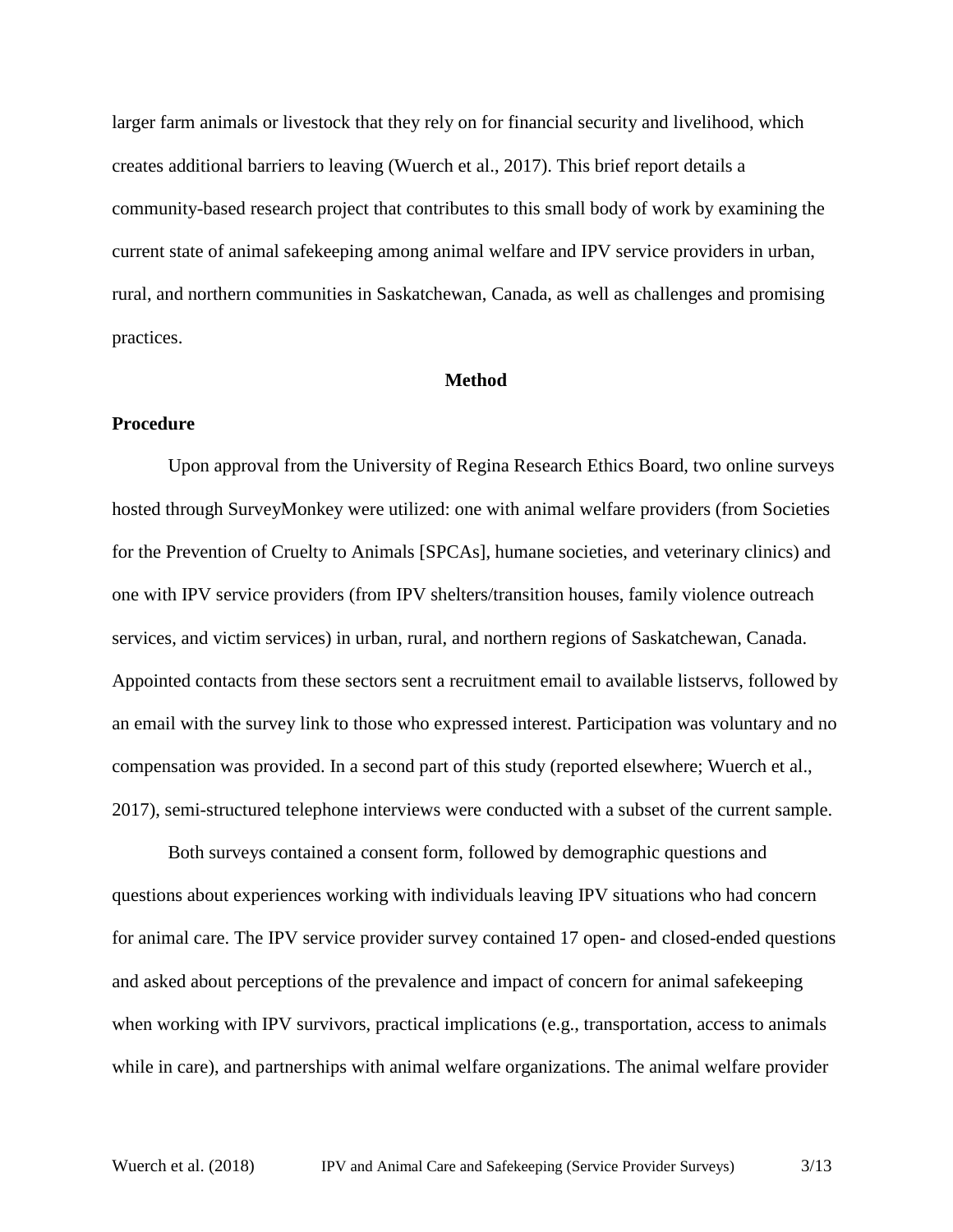survey contained 21 open- and closed-ended questions and asked about knowledge of requests to provide or facilitate temporary animal safekeeping for individuals leaving IPV situations, ability to accommodate animals, practical implications (e.g., transportation, access to animals while in care), and partnerships with IPV organizations. Both surveys contained questions about existing challenges, potential improvements, and promising practices for animal safekeeping. We analyzed descriptive statistics for the closed-ended questions and summarized qualitative information from the open-ended questions to supplement the quantitative results. Some participants skipped questions that did not apply to them; thus, percentages are reported based on the number of participants who responded to each question rather than the total sample size.

## **Participants**

Fifty-one IPV service providers and 32 animal welfare providers completed the surveys  $(N = 83)$ . Participants worked with IPV shelters and victim advocacy ( $n = 35$ ), specialized victim services ( $n = 14$ ), parent mentoring and education ( $n = 2$ ), SPCAs or humane societies ( $n = 11$ ), veterinarian clinics ( $n = 19$ ), and food inspection agencies ( $n = 2$ ). Of the IPV service providers, 18 (35.29%) worked in their current position for 0 to 5 years, 14 (27.45%) for 6 to 10 years, seven (13.73%) for 11 to 15 years, seven (13.73%) for 16 to 20 years, and five (9.80%) for 20 or more years. Twenty-eight (54.90%) worked in an urban location, 17 (33.33%) in a rural location, three  $(5.88\%)$  in a northern location,<sup>[1](#page-3-0)</sup> and three  $(5.88\%)$  in an unknown location. Of the animal welfare providers, seven (21.88%) worked in their current position for 0 to 5 years, eight (25.0%) for 6 to 10 years, five (15.63%) for 11 to 15 years, one (3.13%) for 16 to 20 years, and

 $\overline{\phantom{a}}$ 

<span id="page-3-0"></span><sup>&</sup>lt;sup>1</sup> We defined: (a) urban as centres consisting of a population over 30,000 (a modified version of Statistics Canada's 2016 definition); (b) rural as all regions outside of population centres and "with a population of less than 30,000 that are greater than 30 minutes away in travel time from a community with a population of more than 30,000" (a modified version of Statistics Canada's 2016 definition based on Rural and Northern Health Care Panel, 2011, p. 8); and (c) northern as all communities in the Northern Administration District, Division No. 18, which consists of about 45 communities in northern Saskatchewan (Government of Saskatchewan, n.d.; Statistics Canada, 2015).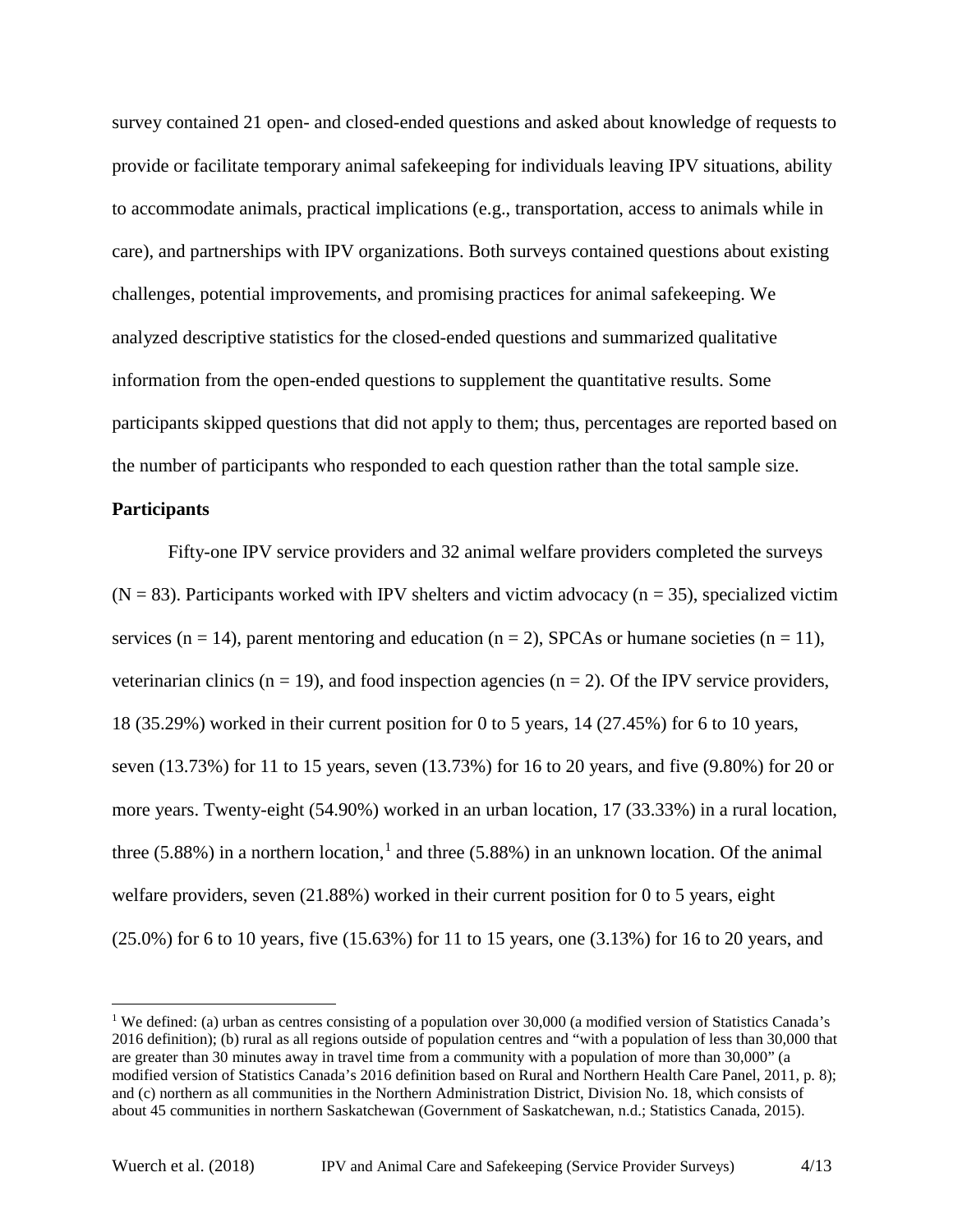11 (34.38%) for 20 or more years. Eighteen (56.25%) worked in an urban location, 11 (34.38%) in a rural location, and three (9.38%) in a northern location.

### **Results**

### **IPV Service Providers: Current State of Animal Safekeeping**

Nearly all IPV service providers  $(n = 47, 95.92\%)$  reported that, in their experience, concern for animal care and safekeeping impacts an individual's planning and decision making to leave an abusive partner; the remaining two  $(4.08\%)$  were unsure. Most (n = 38, 77.55%) were aware of individuals who did not leave an abusive partner due to concern for animals; the remaining 11 (22.45%) were unsure. Over half ( $n = 32, 65.31\%$ ) reported that their agency asks about animal safety; the remaining 17 (34.59%) reported that their agency does not ask. Similarly, over half reported that their agency helps plan for temporary animal safekeeping if needed ( $n = 27, 56.25\%$ ); 18 (37.50%) reported that their agency does not but would like to; and three (6.25%) reported that this is not relevant to their job.

All 31 respondents who helped plan for temporary animal safekeeping reported being asked by clients to assist with companion animals ( $n = 31, 100\%$ ), followed by livestock ( $n = 8$ , 25.81%) and service animals ( $n = 5$ , 16.13%). None reported having never received a request. Most indicated that their agency is not able to transport animals ( $n = 28$ , 62.22%) or that their ability to transport is dependent on the type, size, and number of animals ( $n = 15$ , 33.33%); the remaining two (6.90%) reported that their agency is able to transport animals. Only seven (15.56%) reported that their agency is able to effectively assist with animal safekeeping; the remainder reported that their agency is somewhat able ( $n = 21, 46.67\%$ ) or not able ( $n = 17$ , 37.78%). Similarly, most ( $n = 28$ , 58.33%) reported that there is not adequate access to animal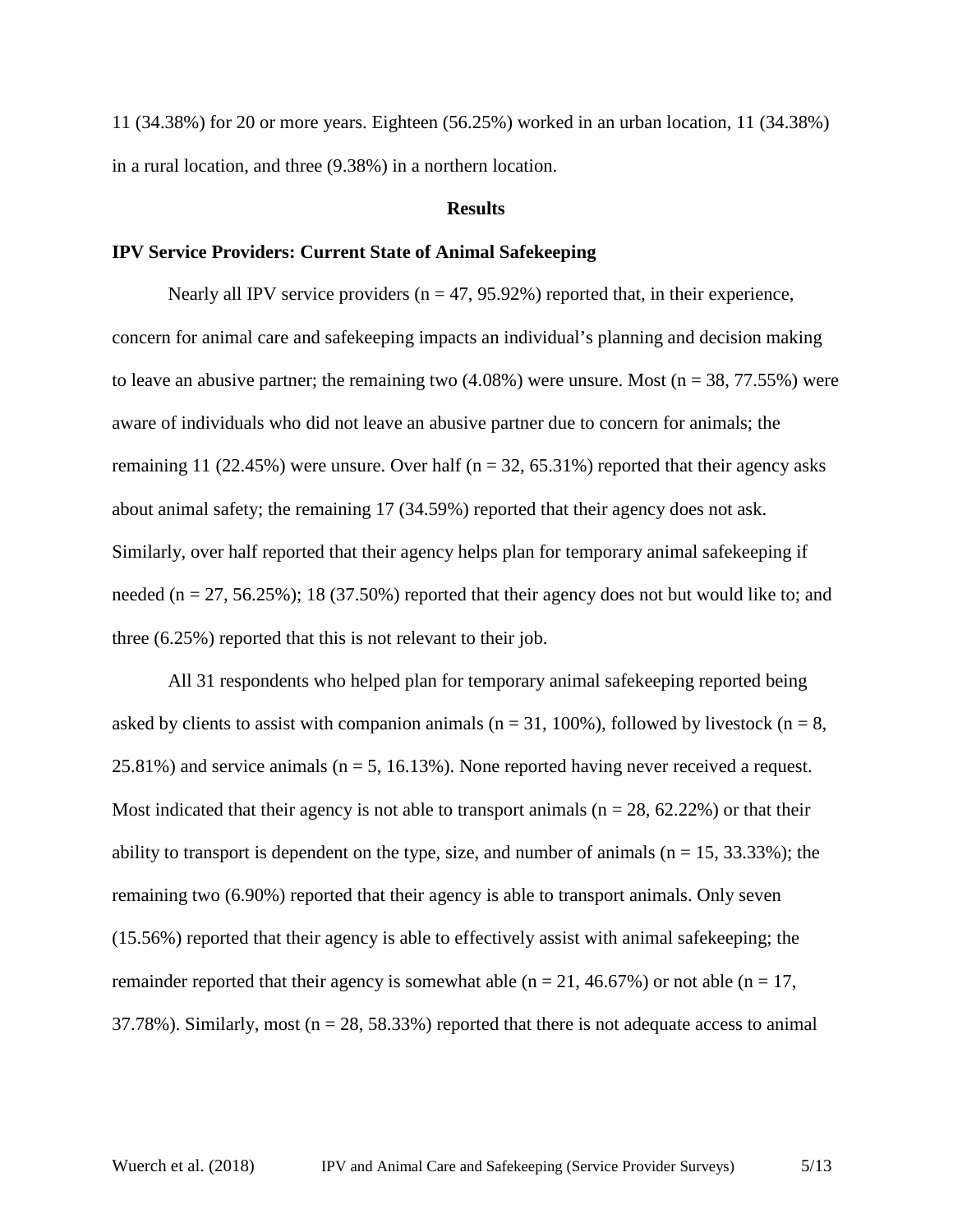safekeeping supports in their area, 16 (33.33%) were unsure, and four (8.33%) reported that there is adequate access. Responses were similar across urban, rural, and northern areas.

Less than half of the IPV service providers ( $n = 21, 46.67\%$ ) reported that their agency works in some capacity with animal welfare organizations, including SPCAs, humane societies, and nonprofit animal rescues. One participant noted that her shelter is currently in the early stages of building a formal partnership with the local SPCA to establish an animal safekeeping program to support survivors of IPV. The remaining 24 (53.33%) reported that their agency does not work with animal welfare organizations. Finally, most ( $n = 38, 79.17\%$ ) reported wanting more information and training about animal safekeeping and IPV, including information about animal welfare networks in their area ( $n = 31, 81.58\%$ ), information about supporting someone to plan for animal safekeeping ( $n = 31, 81.58\%$ ), and training about animal safety and IPV ( $n =$ 27, 71.05%). The remaining 10 (20.83%) reported that this was not relevant to their agency.

### **Animal Welfare Service Providers: Current State of Animal Safekeeping**

Most animal welfare providers ( $n = 26, 83.87\%$ ) reported that their agency provides or facilitates temporary care for animals; the remaining five (16.13%) reported that their agency does not. They noted that their agency is able to accommodate companion animals ( $n = 23$ , 85.19%) or livestock ( $n = 4$ , 14.81%), with others indicating that this ability depended on the type, size, and number of animals ( $n = 7, 25.93\%$ ). Ten (37.04%) reported that they were able to accommodate temporary care for a few days to 1 week, two (7.41%) reported 2 weeks to 2 months, two 7.41%) reported 3 to 6 months, four (14.81%) reported 6 or more months, and nine (33.33%) reported "other." Participants who chose "other" noted that their ability to accommodate for a certain timeframe depended on various circumstances (e.g., until IPV survivor finds a home, space availability, reason for accommodation). Only three (20.00%)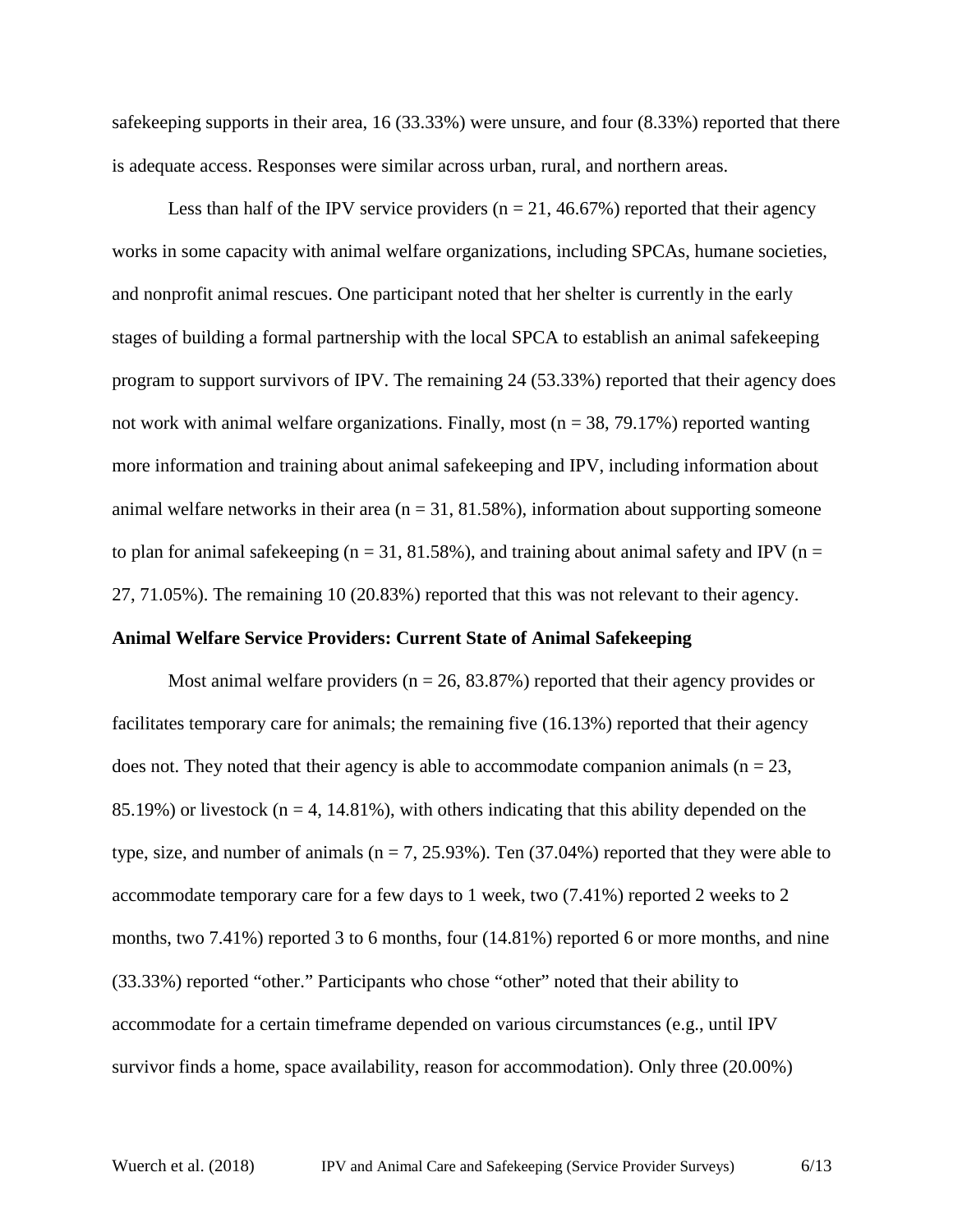reported that their agency is not able to transport animals for safekeeping; another three (20.00%) reported that their agency is able and nine (60.00%) reported that this ability depended on the type, size, and number of animals. Nearly half who responded to this question indicated that owners have access to their animals while in temporary care  $(n = 10, 43.48%)$  or that this is dependent on the circumstances of the situation ( $n = 11, 47.83\%$ ; for example, what is best for the animal, police and court involvement, demeanor of owner, where animal is placed, and if confidentiality for foster homes and volunteers is required); the remaining two (8.70%) reported that owners do not have access to their animals.

*IPV and animal safekeeping.* Ten (37.04%) animal welfare providers reported that their agency has been requested to provide or facilitate temporary care or safekeeping for individuals leaving abusive partners, five (18.52%) reported that their agency does not but would like to, and 12 (44.44%) reported that this is not relevant to their agency. Of those who reported that their agency has been requested to provide or facilitate this care, most reported that their agency has been asked to assist with companion animals (90.00%) and one (10.00%) reported livestock. Only five (33.33%) reported that their agency is able to effectively assist with animal safekeeping in interpersonal violence situations; the remainder reported that their agency is somewhat able (n = 7, 46.67%) or not able (n = 3, 20.00%). Similarly, most (n = 19, 73.08%) reported that there is not adequate access to animal safekeeping supports in their area to assist those leaving an abusive partner; the remaining seven (26.92%) reported that there is.

Nearly half ( $n = 15, 55.56\%$ ) were aware of other formal or informal temporary animal care services in their area (e.g., humane societies, nonprofit animal rescues, animal foster homes, veterinary clinics, SPCAs, boarding kennels, livestock yards); the remaining 12 (44.44%) were not. Only six (23.08%) reported that their agency works with IPV shelters or other IPV services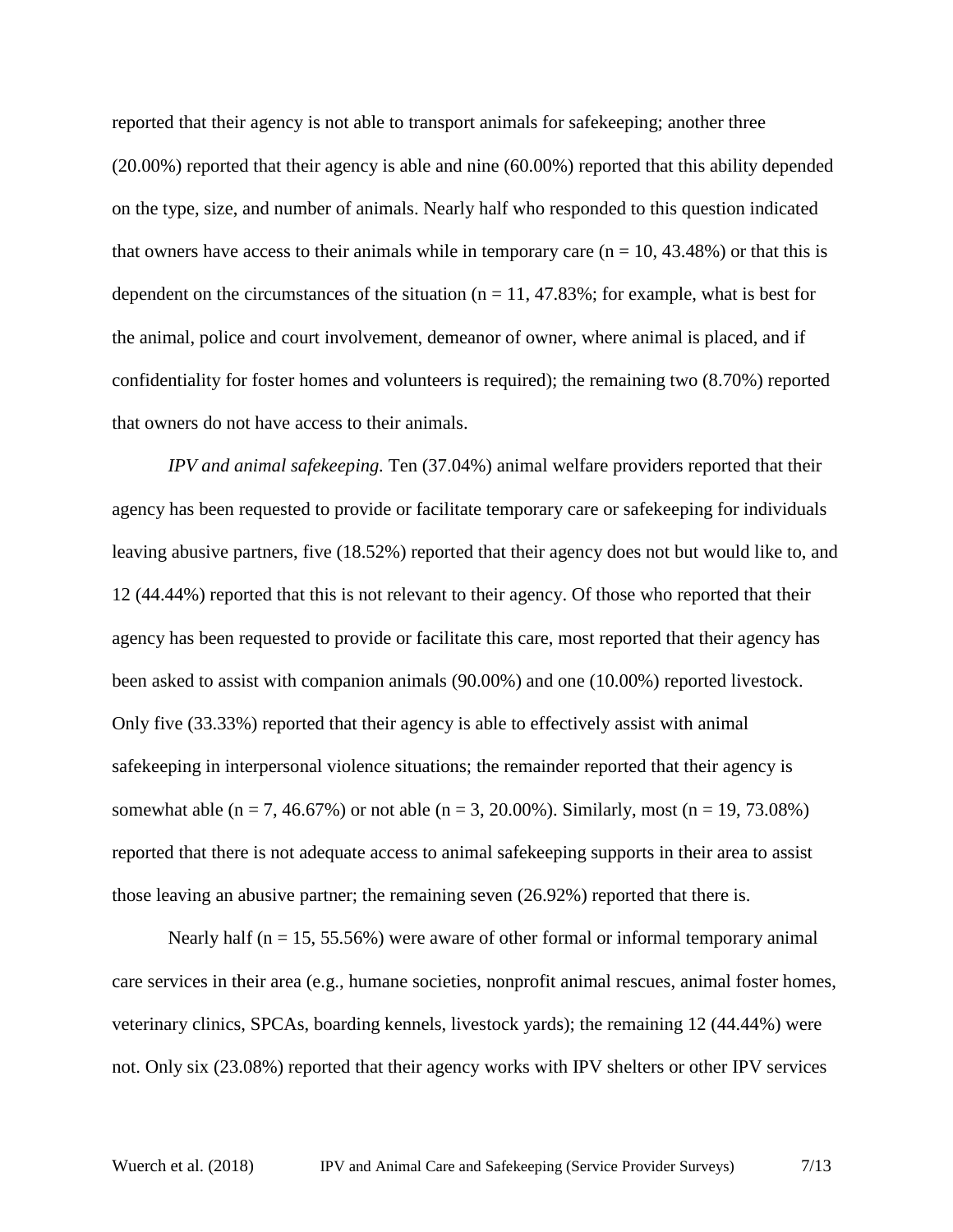in their area; the remaining 20 (76.92%) reported that their agency does not. Finally, half ( $n = 13$ , 50.00%) reported wanting more information or training about animal safekeeping and interpersonal violence, including training about animal safety and IPV ( $n = 11, 84.62\%$ ), information about IPV services in their area ( $n = 10, 76.92\%$ ), and information about helping someone plan for animal safekeeping ( $n = 7, 53.85\%$ ). The other half reported that this was not relevant to their agency.

### **Challenges to Animal Care and Safekeeping**

Animal welfare and IPV service providers reported similar challenges in providing or helping to find/arrange temporary animal care, including (a) shelters not allowing animals (e.g., lease or shelter restrictions) or not having space for animals, (b) difficulty housing larger animals, (c) animal welfare agencies operating at full capacity, (d) limited availability of animal foster homes or anonymity concerns, (e) certain programming only being available in urban areas, (f) lack of transportation for animals from rural areas, (g) financial barriers (e.g., boarding costs), (h) safety and legal concerns (e.g., animal health concerns, animals not being up-to-date with vaccinations, aggressive behavior), and (i) challenges managing contact with and inquiries from the animal's owners (i.e., IPV victim and perpetrator).

#### **Potential Promising Practices**

More than half of the IPV service providers ( $n = 11, 55.0\%$ ) and the animal welfare providers ( $n = 6, 60.0\%$ ) reported being unaware of any promising programs or practices related to animal safekeeping and IPV. However, some listed specific programs they were aware of, including (a) formal programs such as the Safe Places Program offered by the Regina Humane Society and the Pet Safekeeping Program offered by the Alberta SPCA, and (b) informal supports, particularly in rural and northern regions, such as friends and family, boarding kennels,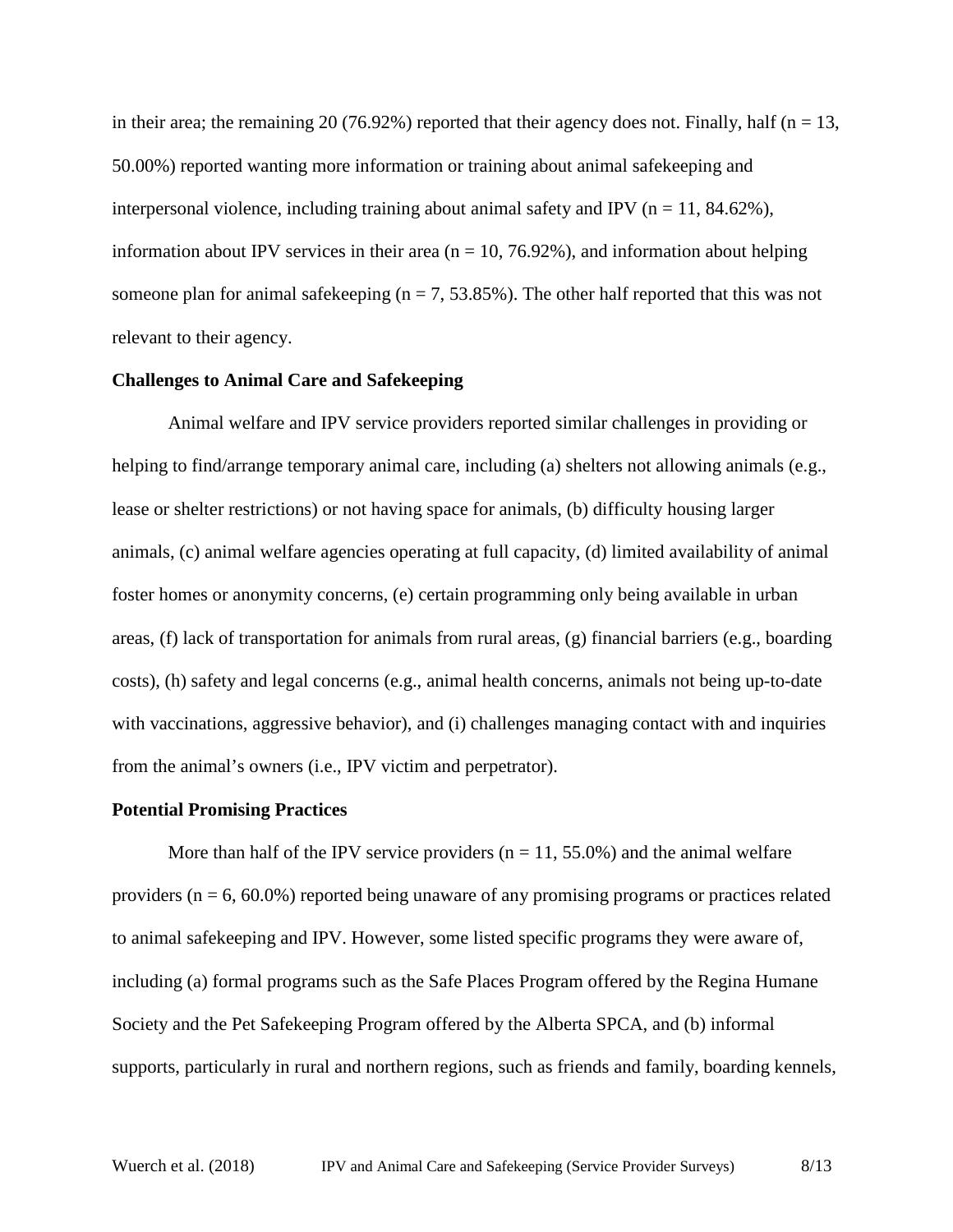and rescue shelters. Additional suggestions for improving animal safekeeping responses and supports available to those seeking refuge, such as (a) increasing service provider knowledge of available services, (b) increasing staff and funding resources for animal safekeeping (e.g., emergency funding for animal care, recruiting more volunteers), (c) creating new or improving existing programs (e.g., increasing animal welfare placement options, expanding shelter space and allowing animals to stay in shelters with their owners or in nearby buildings, creating facilities to house livestock such as pens and corral areas), (d) establishing reliable and consistent interagency collaboration and/or implementing a structured referral process for animal care, (e) developing formal agreements to handle livestock requests (e.g., stockyard, other farmers, neighbors, volunteers), and (f) improving safety procedures (anonymity procedures to protect animal foster homes, safety procedures for staff and volunteers picking up/sheltering animals).

#### **Discussion**

Our results support previous research suggesting that concern for animal care and safekeeping impacts IPV survivors' decisions to remain with or return to an abusive partner and/or to seek shelter support (e.g., Barrett et al., 2017; Collins et al., 2018; Hartman et al., 2018; Newberry, 2017; Stevenson et al., 2018; Wuerch et al., 2017). Moreover, most service providers in our study reported that their agencies were unable to effectively assist with animal safekeeping and that there was inadequate access to animal safekeeping supports in their area to assist those leaving an abusive partner. This is concerning and may pose serious risks to women's safety, especially given some evidence suggesting that women who report animal abuse and mistreatment are at significantly greater risk of more frequent and severe IPV (Barrett et al., 2017; Simmons & Lehmann, 2007). Nevertheless, our participants offered some practical suggestions—including increased funding and resources, policy improvements, and collaboration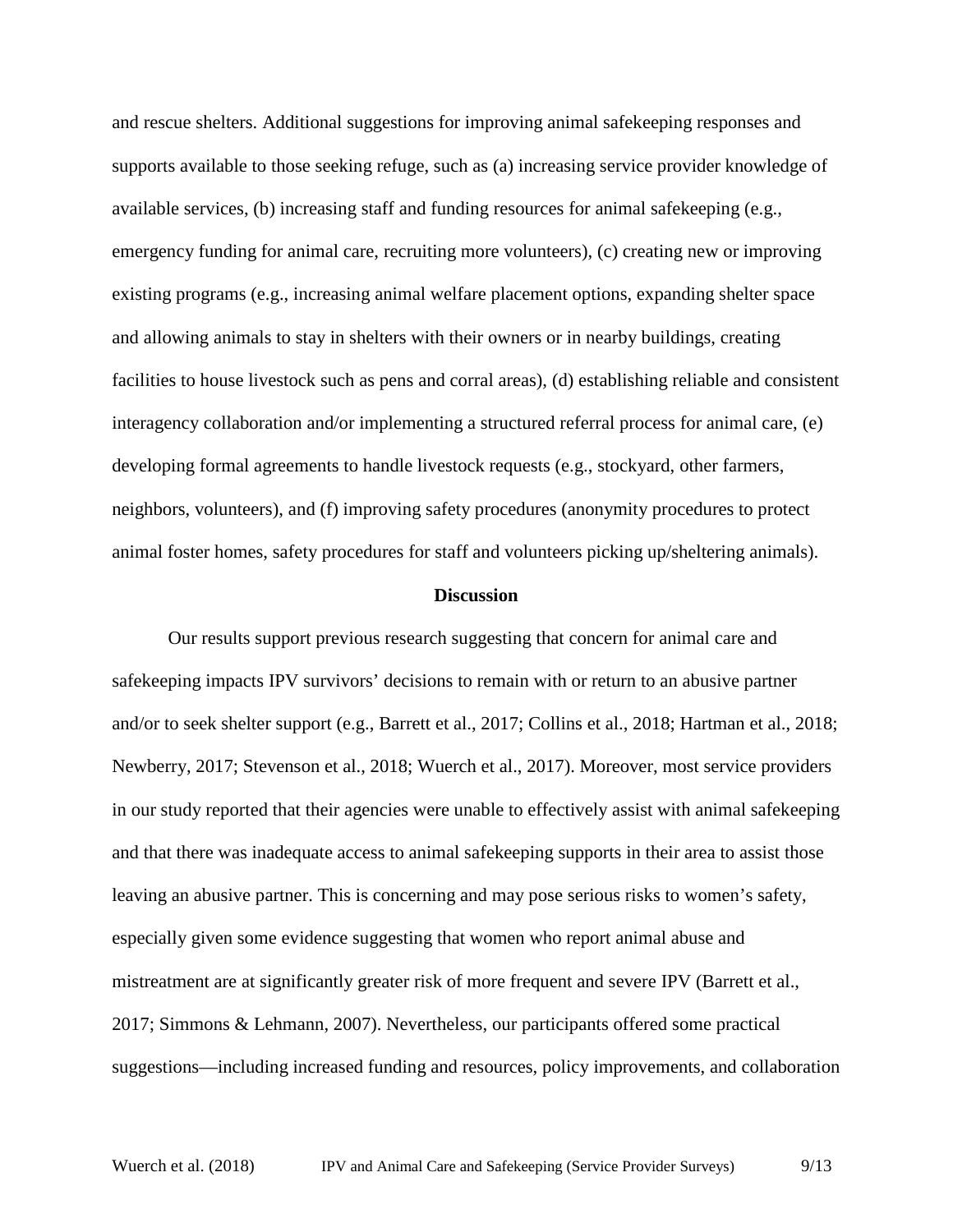between animal welfare and IPV service providers—that may help improve animal safekeeping access and delivery within Canada. While some of these suggestions (e.g., increased shelter space) would require additional funding, others (e.g., structured referral process, collaboration, and formal agreements) could be implemented with less financial investment.

Our findings should be considered in light of several limitations. First, despite receiving a high response rate from IPV and animal welfare service providers in Saskatchewan, our sample size limits the generalizability of the current research to outside contexts. Second, some questions relied on secondhand knowledge of animal abuse and barriers to animal safekeeping; however, our findings generally support past research with IPV service providers and survivors. Finally, given past research suggesting that concern for animal safekeeping often prevents IPV survivors from leaving their abusive partner or accessing support (Ascione et al., 2007; Collins et al., 2018; McDonald et al., 2015; Newberry, 2017; Tiplady et al., 2012; Wuerch et al., 2017), many IPV survivors with animals likely did not come to the attention of our participants, suggesting that the issue at hand may be more prevalent and graver than our results suggest.

Despite these limitations, our study has raised awareness on the link between IPV and concern for animal safekeeping in a Canadian context and has important implications for the future of IPV and animal welfare service delivery. For example, joint training for animal welfare and IPV service providers may have the twofold outcome of providing needed training for each and facilitating collaboration and shared knowledge about the link between IPV and animal abuse (e.g., indicators of animal abuse/IPV, appropriate interventions, legal issues around animal ownership). Future research is needed to examine the outcomes and effectiveness of programs that are already implementing some of the strategies our participants proposed, notably petfriendly IPV shelters, as well as strategies that work in different settings and scenarios (e.g.,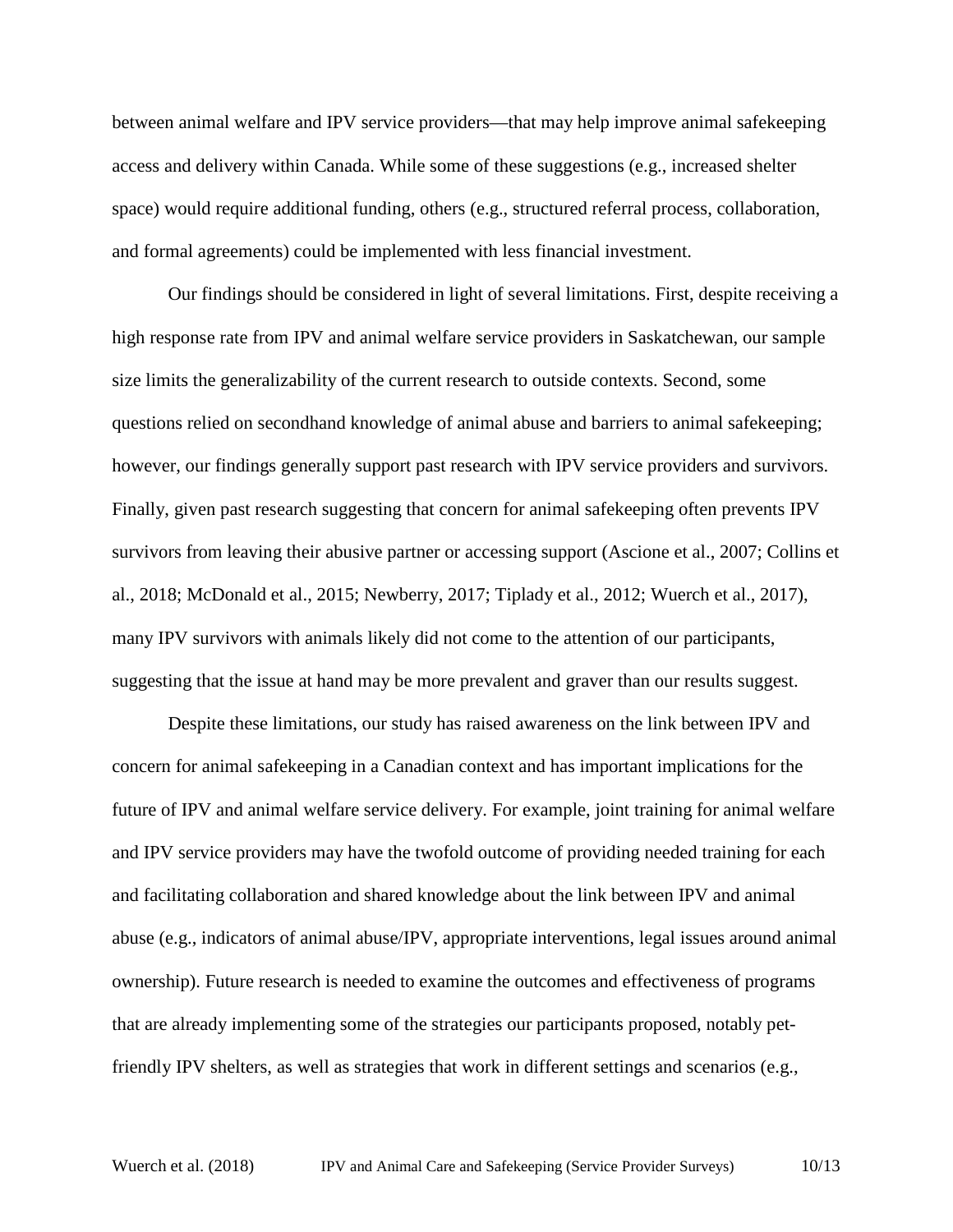urban vs. rural communities, companion vs. farm animals), to provide further understanding into the unique challenges faced in geographically diverse communities.

## **References**

- Allen, M., Gallagher, B., & Jones, B. (2006). Domestic violence and the abuse of pets: Researching the link and its implications in Ireland. *Practice: Social Work in Action, 18*, 167-181.
- Ascione, F. R., Weber, C. V., Thompson, T. M., Heath, J., Maruyama, M., & Hayashi, K. (2007). Battered pets and domestic violence: Animal abuse reported by women experiencing intimate violence and by nonabused women. *Violence Against Women, 13*, 354-373.
- Barrett, B. J., Fitzgerald, A., Stevenson, R., & Cheung, C. H. (2017). Animal maltreatment as a risk marker of more frequent and severe forms of intimate partner violence. *Journal of Interpersonal Violence*. Advance online publication. doi:10.1177/0886260517719542
- Collins, E. A., Cody, A. M., McDonald, S. E., Nicotera, N., Ascione, F. R., & Williams, J. H. (2018). A template analysis of intimate partner survivors' experiences of animal maltreatment: Implications for safety planning and intervention. *Violence Against Women, 24*, 452-476.
- Government of Saskatchewan. (n.d.). *What is the northern administration district?* Retrieved from https://www.saskatchewan.ca/business/first-nations-metis-andnortherncommunity-businesses/economic-development/northern-administrationdistrict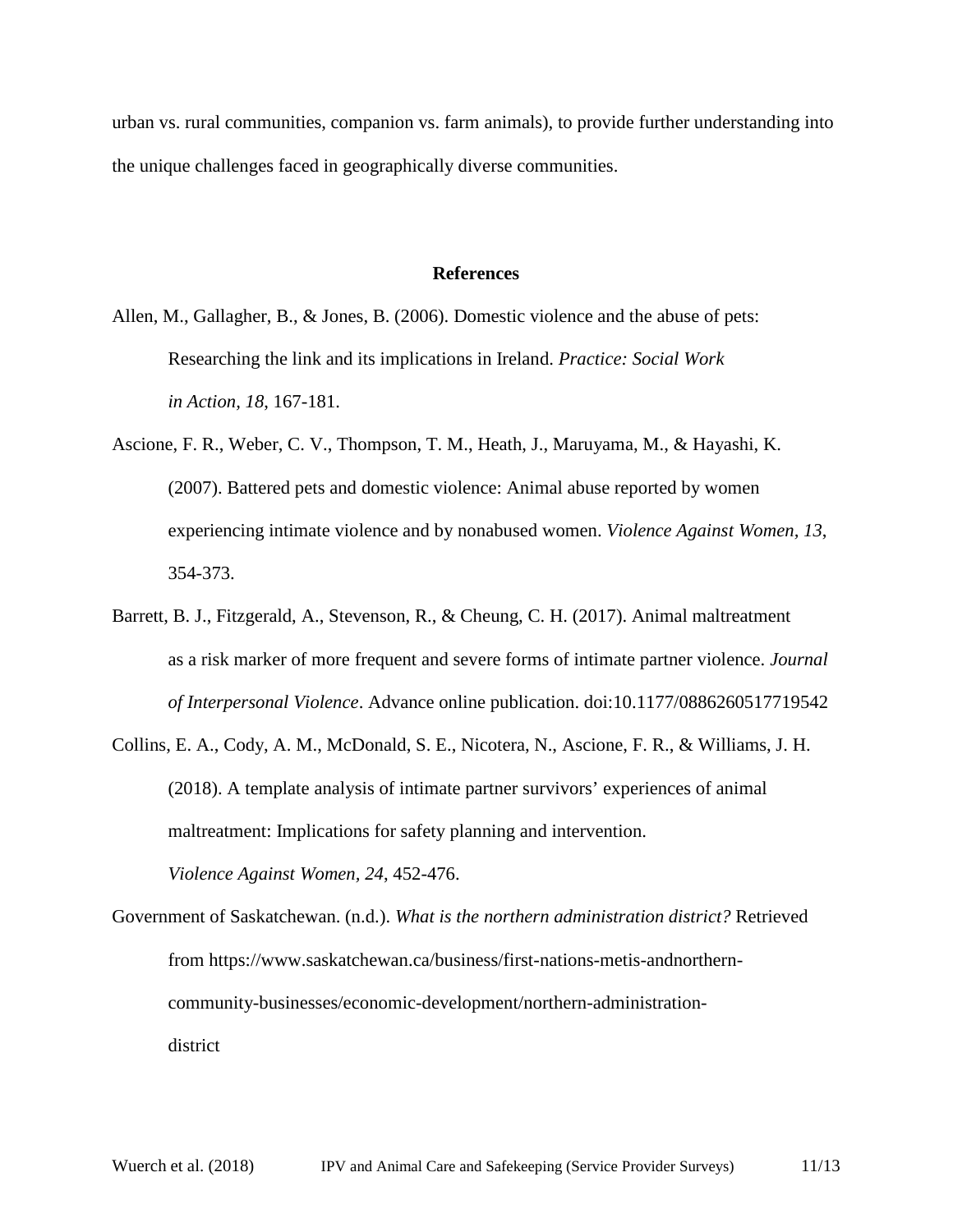- Hartman, C. A., Hageman, T., Williams, J. H., & Ascione, F. R. (2018). Intimate partner violence and animal abuse in an immigrant-rich sample of mother-child dyads recruited from domestic violence programs. *Journal of Interpersonal Violence, 33*, 1030-1047.
- McDonald, S. E., Collins, E. A., Nicotera, N., Hageman, T. O., Ascione, F. R., Williams, J. H., & Graham-Bermann, S. A. (2015). Children's experiences of companion animal maltreatment in households characterized by intimate partner violence. *Child Abuse & Neglect, 50*, 116-127.
- Newberry, M. (2017). Pets in danger: Exploring the link between domestic violence and animal abuse. *Aggression and Violent Behavior, 34*, 273-281.
- Rural and Northern Health Care Panel. (2011). *Rural and northern health care framework.* Retrieved from www.health.gov.on.ca/en/public/programs/ruralnorthern/ report.aspx
- Simmons, C. A., & Lehmann, P. (2007). Exploring the link between pet abuse and controlling behaviors in violent relationships. *Journal of Interpersonal Violence, 22*, 1211-1222.
- Statistics Canada. (2011). *North part Saskatchewan* (map). Standard geographical classification (SGC), reference maps, Statistics Canada Catalogue no. 12-572-X, volume II, SGC 2011. Retrieved from http://www12.statcan.gc.ca/census-recensement/2011/geo/mapcarte/pdf/2011-12572-47-15.pdf
- Statistics Canada. (2016). *Population centre and rural area classification.* Retrieved from https://www.statcan.gc.ca/eng/subjects/standard/pcrac/2016/introduction#s3
- Stevenson, R., Fitzgerald, A., & Barrett, B. J. (2018). Keeping pets safe in the context of intimate partner violence: Insights from domestic violence shelter staff in Canada. *Affilia, 33*, 236- 252.